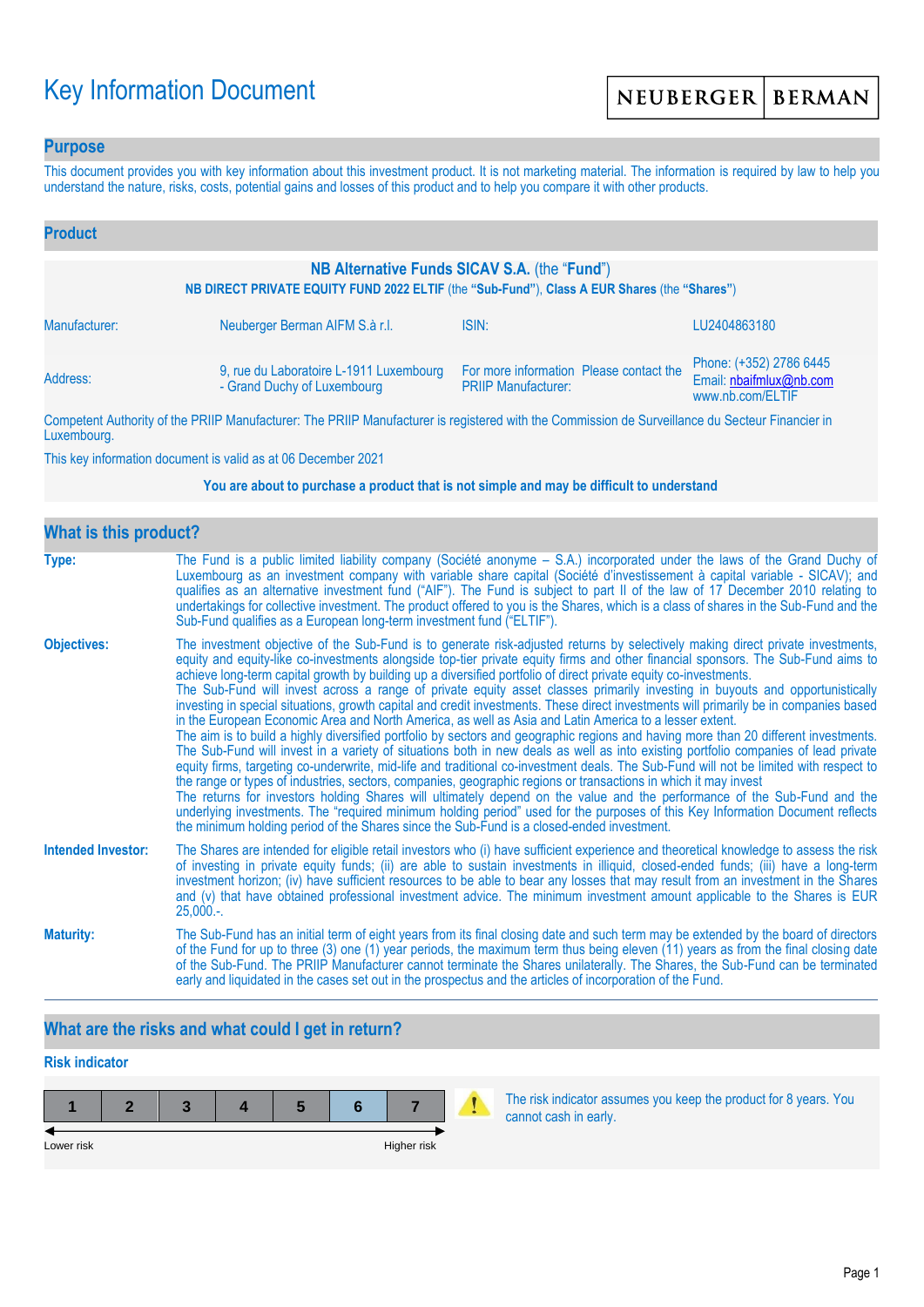The summary risk indicator ("SRI") is a guide to the level of risk of this product compared to other products. It shows how likely it is that the product will lose money because of movements in the markets or because we are not able to pay you. We have classified this product as class 6 out of 7, which is a high risk class. This rates the potential losses from future performance at a high-level, and poor market conditions impact the capacity of the Sub-Fund to pay you. **Be aware of currency risk. In some circumstances, you may receive payments in a different currency, so the final return you will get may depend on the exchange rate between** 

#### **the two currencies. This risk is not considered in the indicator shown above.**

If the currency of the Shares is different from the currency of the Sub-Fund, exchange rate fluctuations will affect the return on investment. Also, the Sub-Fund will make investments in different currencies. This product does not include any protection from future market performance so you could lose some or all of your investment. If the Sub-Fund is not able to pay you what is owed, you could lose your entire investment.

#### **Performance Scenarios**

**Market developments in the future cannot be accurately predicted. The scenarios shown are only an indication of some of the possible outcomes based on recent returns. Actual returns could be lower.**

| Investment 10 000 EUR        |                                              |               |
|------------------------------|----------------------------------------------|---------------|
| <b>Scenarios</b>             | 8 years<br>(minimum required holding period) |               |
| <b>Stress Scenario</b>       | What you might get back after costs          | 7 654,14 EUR  |
|                              | Average return each year                     | $-3.29%$      |
| <b>Unfavourable Scenario</b> | What you might get back after costs          | 14 587.64 EUR |
|                              | Average return each year                     | 4.83%         |
| <b>Moderate Scenario</b>     | What you might get back after costs          | 17 070.57 EUR |
|                              | Average return each year                     | 6.91%         |
| <b>Favourable Scenario</b>   | What you might get back after costs          | 19 765.01 EUR |
|                              | Average return each year                     | 8.89%         |

This table shows the money you could get back over the next 8 years (recommended holding period), under different scenarios, assuming that you invest 10 000 EUR. The scenarios shown illustrate how your investment could perform. You can compare them with the scenarios of other products. The scenarios presented are an estimate of future performance based on evidence from the past on how the value on this investment varies, and are not an exact indicator. What you get will vary depending on how the market performs and how long you keep the product. The stress scenario shows what you might get back in extreme market circumstances, and it does not take into account the situation where we are not able to pay you. The figures shown include all the costs of the product itself, but may not include all the costs you pay to your advisor or distributor. The figures do not take into account your personal tax situation, which may also affect how much you get back.

#### **What happens if Neuberger Berman AIFM S.à r.l. is unable to pay out?**

Losses are not covered by an investor's compensation or guaranteed scheme. The investor may not face a financial loss due to the default of the PRIIP Manufacturer.

Brown Brothers Harriman (Luxembourg) S.C.A (the "Depositary") will perform safekeeping duties for the Fund's assets. In the event of the insolvency of the PRIIP Manufacturer, the Fund's assets in the safekeeping of the Depositary will not be affected. However, in the event of the Depositary's insolvency, or someone acting on its behalf, the Fund may suffer a financial loss. However, this risk is mitigated to a certain extent by the fact the Depositary is required by law and regulation to segregate its own assets from the assets of the Fund. The Depositary will also be liable to the Fund and the investors for any loss arising from, among other things, its negligence, fraud or intentional failure properly to fulfil its obligations (subject to certain limitations).

#### **What are the costs?**

The Reduction In Yield ("RIY") shows what impact the total costs you pay will have on the return you might receive and may reduce the growth of your investment ("Impact on Return"). The total costs take into account one-off, ongoing and incidental costs. The amounts shown below are the cumulative costs of the product itself, at the recommended holding periods. The figures assume that you invest 10 000 EUR. The figures are estimates and may change in the future.

#### **Costs over Time**

The person selling you or advising you about this product may charge you other costs. If so, this person will provide you with information about these costs, and should show you the impact that all costs will have on your investment over time.

| Investment 10 000 EUR           | If you cash in after 8 years |
|---------------------------------|------------------------------|
| <b>Total costs</b>              | 2856.00 EUR                  |
| Impact on return (RIY) per year | 3.57%                        |